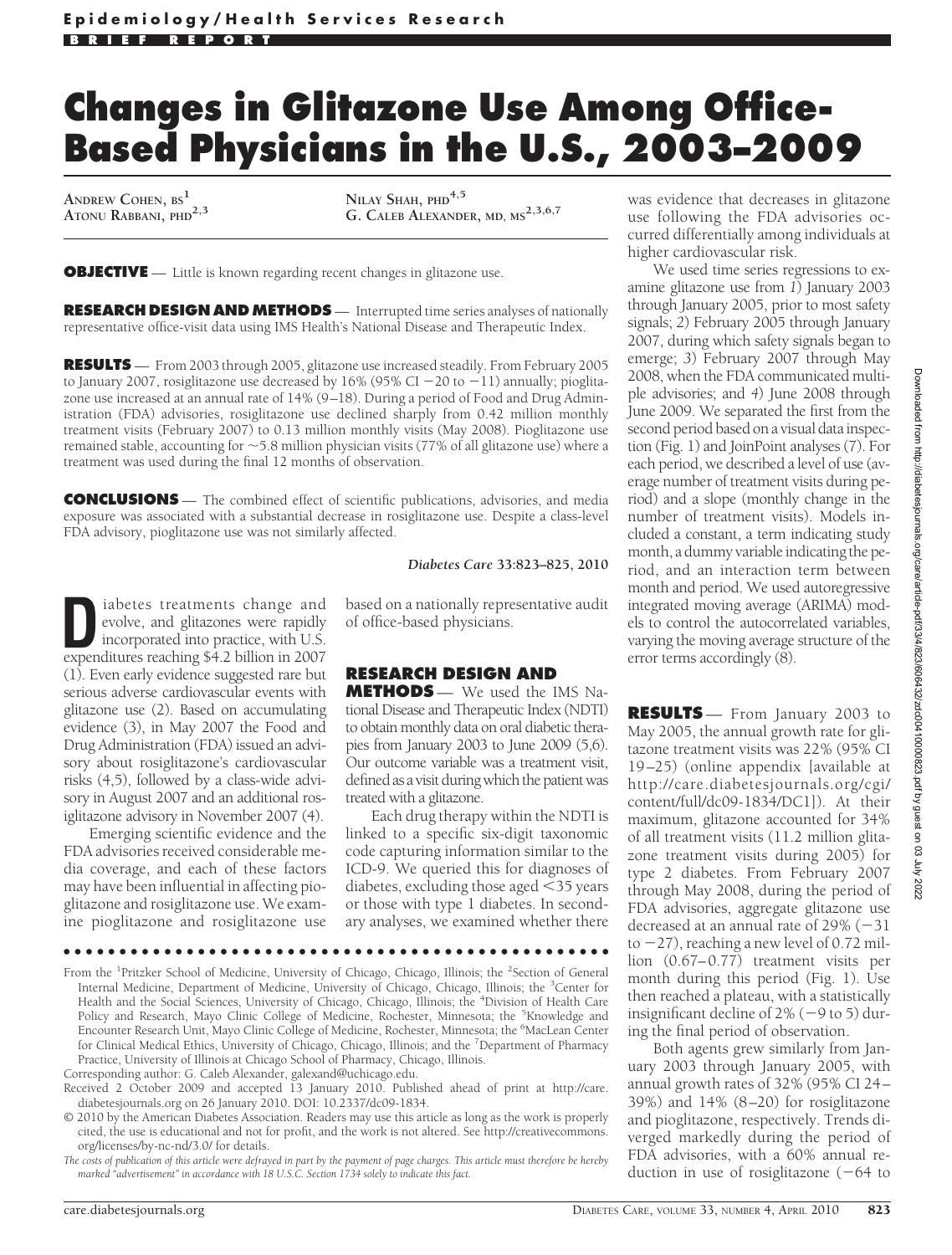#### *Changes in glitazone use*



Source: IMS Health, National Disease and Therapeutic Index<sup>TM</sup>, 1999-2009

Figure 1—*Trends in monthly glitazone use among office-based physicians in the U.S., 1999–2009.*

56) and 9% reduction in use of pioglitazone  $(-17$  to  $-0.3)$ . Following the FDA advisories, use stabilized with rosiglitazone, accounting for  $\sim$ 23% of glitazone use, totaling 1.8 million (1.4–2.1) visits from June 2008 to June 2009 as compared with 5.8 million (5.0–6.5) for pioglitazone, which accounted for the remainder of glitazone use.

The percentage of patients codiagnosed with congestive heart failure, coronary heart disease, hypertension, atherosclerosis, or cerebrovascular disease on rosiglitazone or pioglitazone remained approximately a third from 2003 until June 2009, and no substantial change in the age distribution of pioglitazone and rosiglitazone users occurred (data not shown).

**CONCLUSIONS** — We found rapid increases in glitazone use from their market debut until 2005. As scientific evidence, FDA advisories, and media coverage of their potential cardiovascular risks accrued, there was a sharp decline in rosiglitazone use; the initial decline began up to 2 years prior to the May 2007 FDA advisory. Despite a class-wide advisory in August 2007, pioglitazone treatment visits did not similarly decline. Consistent with settings of technology adoption (9,10), decreases in rosiglitazone and pioglitazone use occurred nonselectively, rather than among those at highest cardiovascular risk (data not shown). These changes are important because glitazones

were widely adopted into practice following their market debut, despite questions regarding their potential safety.

The substantial difference in market response to the FDA advisories between rosiglitazone and pioglitazone is noteworthy, and debates continue regarding the degree to which the cardiovascular risks that have been best demonstrated with rosiglitazone reflect a class-effect. Considerable evidence supports the greater safety of pioglitazone as compared with rosiglizatone (11,12), and the fact that declines in rosiglitazone began far prior to the FDA advisory suggests that clinicians, to some degree, may have heeded early safety signals (2). Nevertheless, the continuing uncertainty regarding the cardiovascular risks of these agents, as well as the degree of within-class heterogeneity in risk, suggests the importance of the routine inclusion of cardiovascular end points in studies that are used to seek FDA approval for diabetes therapies (13). The potential risks of the glitazones, relative to other available agents (e.g., sulfonyureas, biguanides), also suggests their limited role as monotherapy for diabetes or use in patients at elevated risk of congestive heart failure or ischemic heart disease.

Our study has several limitations. We examined limited outcomes and used cross-sectional data precluding examining longitudinal prescribing patterns. Nevertheless, our findings suggest a substantial decrease in the use of rosiglitazone by these office-based physicians during the FDA advisories that occurred between February 2007 and May 2008. Similarly large reductions in pioglitazone were not observed, nor did reductions in glitazone use appear to be concentrated among the elderly or those otherwise at highest risk for adverse events from these therapies. The public health impact of the changes described is not clear.

**Acknowledgments**— G.C.A. has career development awards from the Robert Wood Johnson Physician Foundation and the Agency for Healthcare Research and Quality (K08 HS15699-01A1). He has received grants from Pfizer and the Merck Foundation. He serves as a consultant for IMS Health, which provides information, analytics, and consulting services to the pharmaceutical industry and other health care sectors. In his capacity as a consultant, he receives fees for advising IMS on the use of their data assets for academic purposes. The funding sources had no role in study design or conduct; collection, management, analysis, or interpretation of the data; or preparation, review, or final manuscript approval. No other potential conflicts of interest relevant to this article were reported.

The statements, findings, conclusions, views, and opinions contained and expressed in this article are based in part on data obtained under license from the following IMS Health Incorporated information service(s): the National Disease and Therapeutic Index (1999–2009) and IMS Health Incorporated.

### **References**

- 1. Alexander GC, Sehgal NL, Moloney RM, Stafford RS. National trends in treatment of type 2 diabetes mellitus, 1994–2007. Arch Intern Med 2008;168:2088–2094
- 2. Wooltorton E. Rosiglitazone (avandia) and pioglitazone (actos) and heart failure. CMAJ 2002;166:219
- 3. Nissen SE, Wolski K. Effect of rosiglitazone on the risk of myocardial infarction and death from cardiovascular causes. N Engl J Med 2007;356:2457–2471
- 4. Federal Drug Administration, Center for Drug Evaluation and Research. Label and approval history [Internet]. Available at http://www.accessdata.fda.gov/Scripts/ cder/drugsatfda/index.cfm?fuseaction search.label\_ApprovalHistory#apphist. Accessed 1 July 2009
- 5. Walton SM, Schumock GT, Lee KV, Alexander GC, Meltzer D, Stafford RS. Prioritizing medications for policy and research initiatives examining off-label prescribing. Pharmacotherapy 2008;28:1443–1452
- 6. Alexander GC, Sehgal NL, Moloney RM, Stafford RS. National trends in treatment for type 2 diabetes mellitus, 1994–2007. Arch Intern Med 2008;168:2088–2094